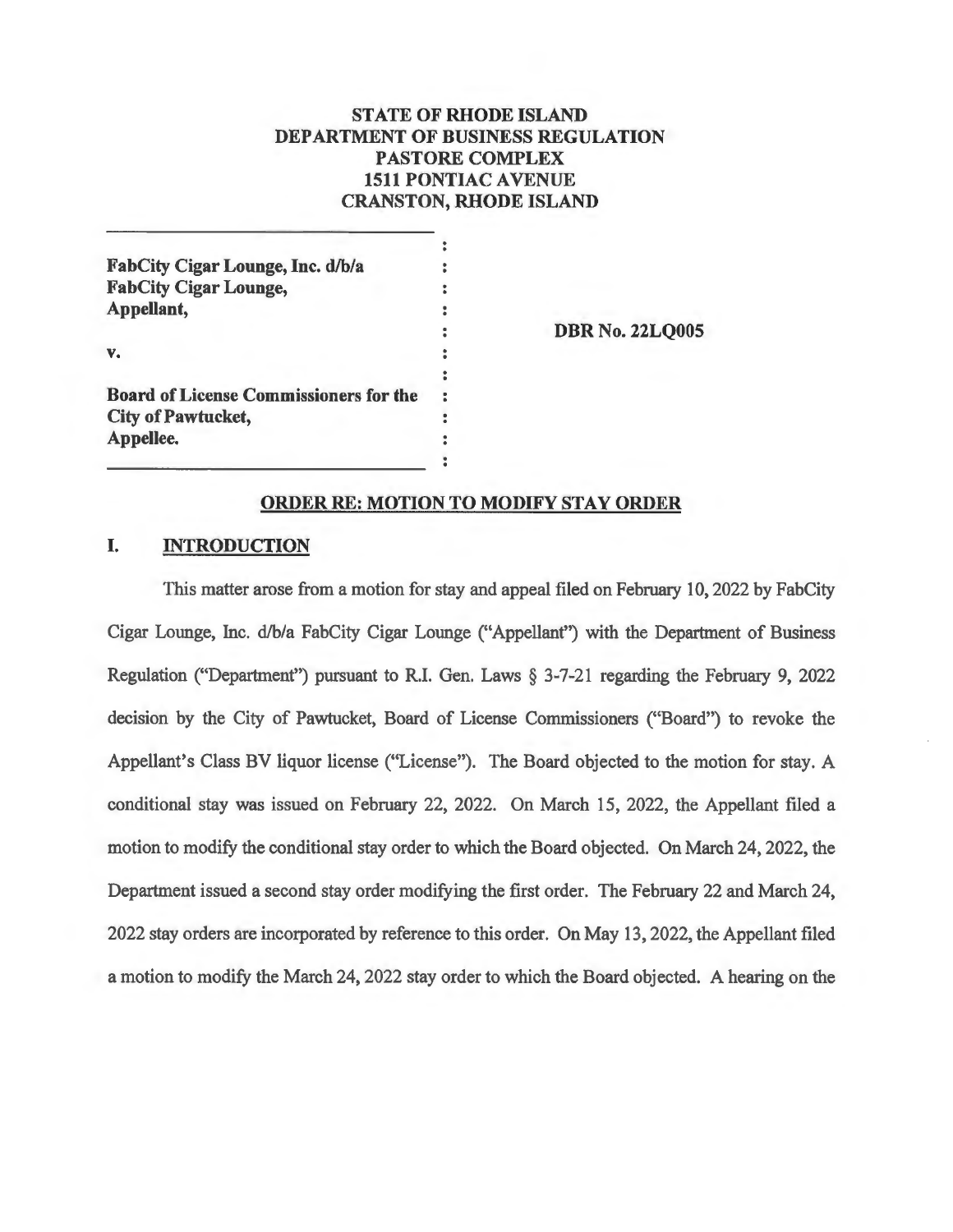motion for stay was heard remotely on May 17, 2022 before the undersigned<sup>1</sup> with the parties represented by counsel.

### **Il. JURISDICTION**

The Department has jurisdiction over this matter pursuant to R.I. Gen. Laws § 3-7-1 *et seq.*, R.I. Gen. Laws§ 42-14-1 *et seq.,* andR.I. Gen. Laws§ 42-35-1 *et seq.* 

# **III.** MOTION TO MODIFY STAY ORDER

The Appellant requested that the stay order be modified to allow it to open to 1:00 a.m. every night except Sunday nights when it would continue to close at 11:00 p.m. and to keep the two-officer police detail for Friday and Saturday nights. It pointed out that the police detail is a four (4) hour detail so can be on from 9:30 p.m. to 1 :30 a.m. so would be there for 30 minutes past closing. Currently, the Appellant is to close at midnight every night but Sunday when it is to close at 11 :00 p.m. The Appellant represented that it has continued to lose money so that it will effectively be put out of business without the benefit of a hearing. See Appellant's motion with attached spreadsheet. It also argued that now that a full hearing has been held, it has shown that it is not a danger to the public. And it argued that since it reopened on March 21, 2022, there have been no incidences and it has complied with all orders.

At hearing, the Board represented that it supported the cunent *status quo* but if closing time was to change, it should only be to 1 :00 a.m. on weekdays with a police detail.

### **IV. RECOMMENDATION**

Since the March 24, 2022 second stay hearing, there has been a full hearing. While the matter has not yet been briefed, the undersigned has heard all the testimony and reviewed some (but not all yet) of the relevant surveillance videos. The main issue at hearing is the safety and

<sup>&</sup>lt;sup>1</sup> Pursuant to a delegation of authority by the director of the Department. Due to the Covid19 pandemic, the hearing was held remotely.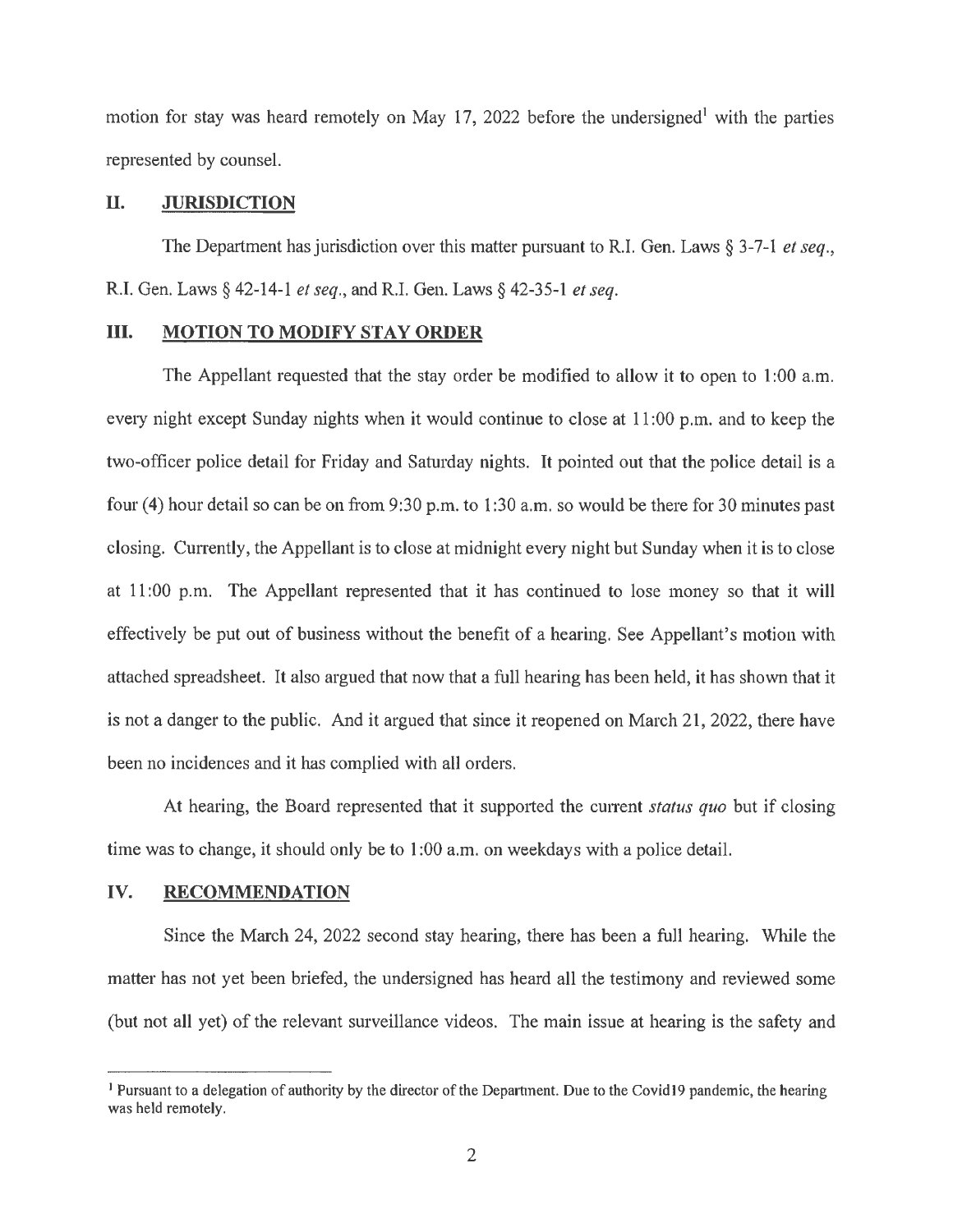security at closing and the security protocols upon exiting. This is a small venue (approximately 30 seats) with its busy nights being Friday and Saturday nights. Maintaining the police detail on Friday and Saturday nights addresses security concerns for the busy nights.

Based on the foregoing, it is recommended that the stay order be modified to allow a 1 :00 a.m. closing every night but Sunday with a police detail (two-person) at night (approximately 9:30 p.m. to 1 :30 a.m.) on Friday and Saturday nights and any night before a State holiday and on State holidays. The Appellant shall close at **11** :00 p.m. on Sunday nights.

Dated: MAVch 192022

Catherine R. Warren

Hearing Officer

## **INTERIM ORDER**

I have read the Hearing Officer's Recommended Order in this matter, and I hereby take the following action with regard to the Recommendation:

 $\frac{X}{\sqrt{1-\frac{1}{2}}}$ X ADOPT X ADOPT<br>REJECT<br>MODIFY

Dated: 05/19/2022

Regnt N. Tanner

Elizabeth M. Tanner, Esquire **Director** 

### **NOTICE OF APPELLATE RIGHTS**

**THIS ORDER CONSTITUTES AN INTERLOCUTORY ORDER OF THE DEPARTMENT OF BUSINESS REGULATION PURSUANT TOR.I. GEN. LAWS§ 42- 35-15. PURSUANT TOR.I. GEN. LAWS§ 42-35-15, THIS ORDER MAY BE APPEALED TO THE SUPERIOR COURT SITTING IN AND FOR THE COUNTY OF PROVIDENCE WITHIN THIRTY (30) DAYS OF THE MAILING DATE OF THIS DECISION. SUCH APPEAL, IF TAKEN, MUST BE COMPLETED BY FILING A PETITION FOR REVIEW IN SUPERIOR COURT. THE FILING OF THE COMPLAINT DOES NOT ITSELF STAY ENFORCEMENT OF THIS ORDER. THE AGENCY MAY GRANT, OR THE REVIEWING COURT MAY ORDER, A STAY UPON THE APPROPRIATE TERMS**